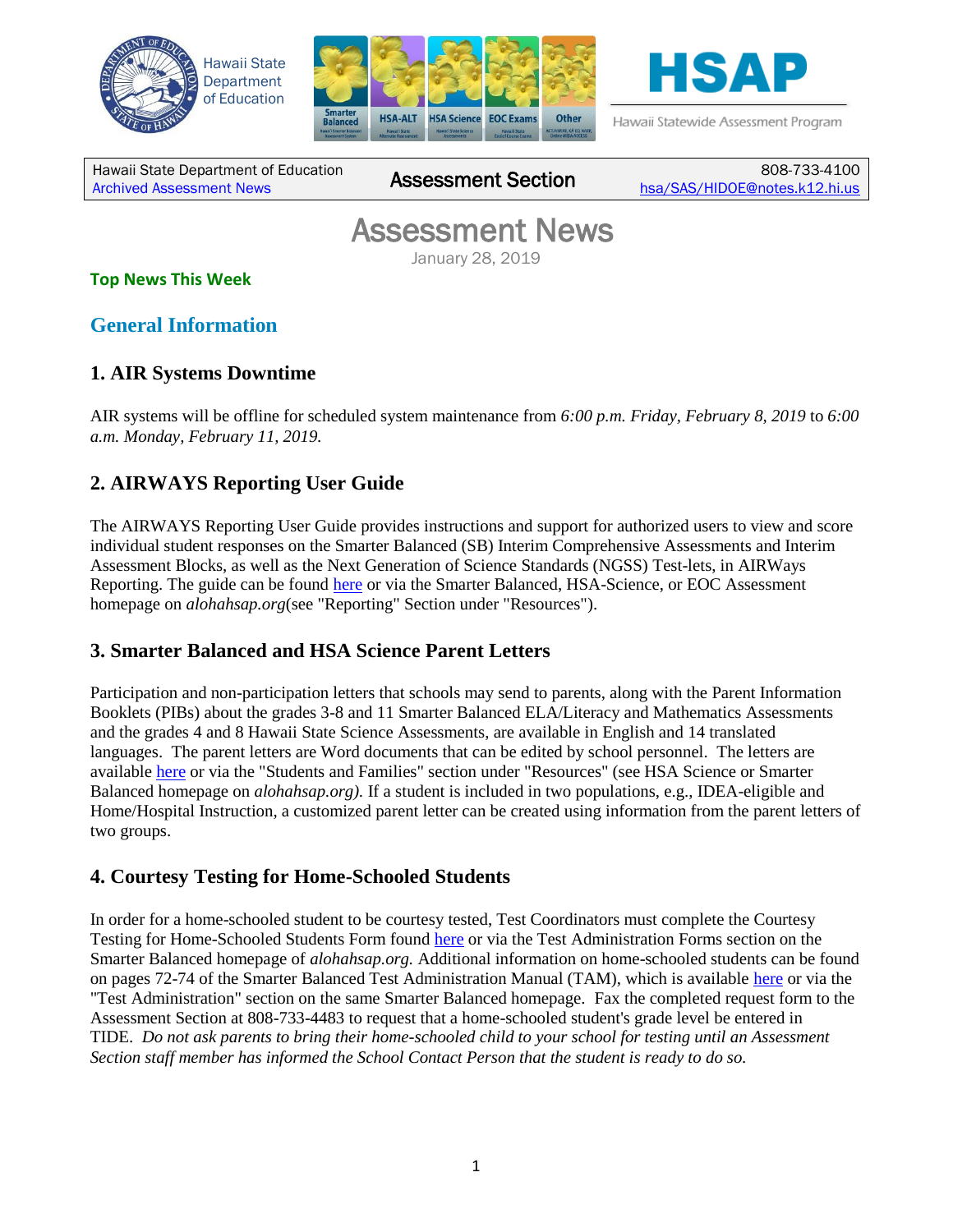# Assessment News

January 28, 2019

### **5. Assessment Monitoring Site Visits**

The Assessment Section regularly conducts site visits to observe test administration at schools and to gather information from school Test Coordinators about assessment administration training, management, and practices. These visits provide an opportunity for the Assessment Section staff and their designees to identify potential improvements to the testing process, including enhancement of the testing experience and fidelity of the assessment process. Since any school may be selected for a site visit, regular and charter schools should anticipate the presence of an assessment monitor during the administration of the Smarter Balanced, HSA-Alt, HSA Science, Biology 1 EOC Exam, KÂʻEO, The ACT, NAEP, and the ACCESS For ELLs assessments. For more information, refer to the January 22, 2019 DOE Memo [here.](https://smarterbalanced.alohahsap.org/core/fileparse.php/3410/urlt/Memo-Jan-22-2019-Assessment-Monitoring-Site-Visits.pdf)

### **Smarter Balanced**

### **6. Smarter Balanced Summative Test Window**

The test window for Smarter Balanced (SB) Summative Assessments for Grades 3-8 and 11 will open on *February 19, 2019.* To avoid delays in testing, Test Coordinators should check with their school Technology Coordinator to ensure that student test devices have been updated with the current secure browser. For more information about the 2018-19 SB Summative Assessments, refer to the DOE memo [here.](https://smarterbalanced.alohahsap.org/core/fileparse.php/3410/urlt/SY2018-2019-HSAP-memo.pdf)

### **7. Test Expiration Dates**

Test coordinators should consider the expiration dates of tests while developing testing schedules. The PT will expire in 10 calendar days, and the CAT (Math and ELA) will expire in 45 calendar days, including weekends, holidays, and intercessions.

### **HSA-Alt**

### **8. Documentation of HSA-Alt Accommodations**

The HSA-Alt has nine accommodations that need to be documented and verified before actual testing. For detailed information regarding the documentation and processes, refer to the DOE memo [here](https://hsa-alt.alohahsap.org/core/fileparse.php/3344/urlt/Memo_Documentation-of-HSA-Alt-Accommodations.pdf) or under "Resources" on the HSA-Alt portal (*alohahsap.org).*

### **9. HSA-Alt Read Aloud Guidelines**

The HSA-Alt Read Aloud documents provide detailed information about the HSA-Alt Read Aloud, Scribe, and Visual Descriptions Accommodations for the Spring 2019 HSA-Alt administration. These guidelines can be found [here](https://hsa-alt.alohahsap.org/resources/paper-pencil-administration-ta/) or under "Test Administration - Paper/Pencil Administration" on the HSA-Alt portal (*alohahsap.org).*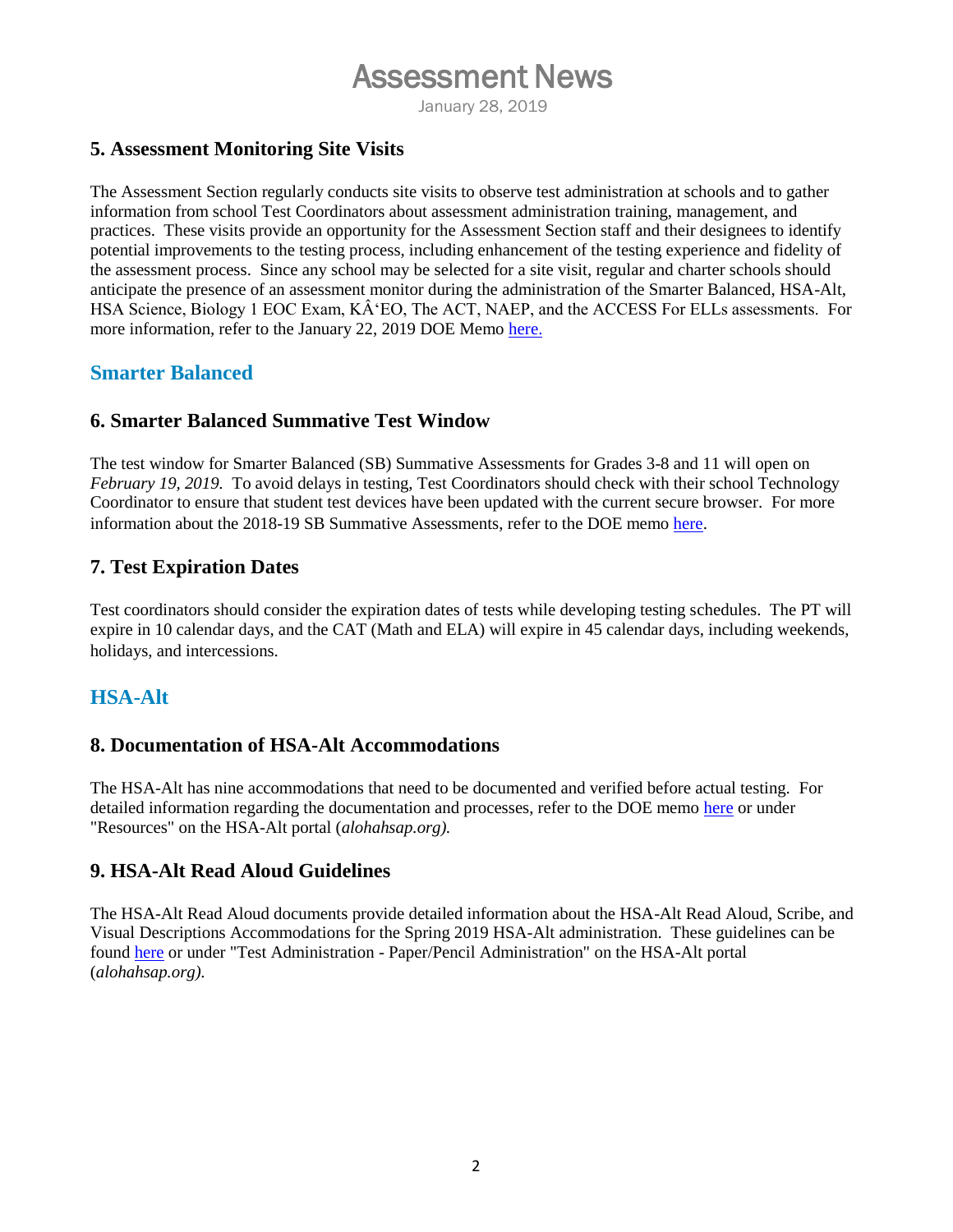# Assessment News

January 28, 2019

## **HSA Science**

### **10. Hawaii Statewide Assessment Program (HSAP) Science and Biology End-of-Course Exams Item Review Committees**

The Assessment Section is accepting applications to serve on various Hawaii Statewide Assessment Program (HSAP) science item review committees from *February 26 - March 1, 2019.* Committee members will review newly written Next Generation Science Standards (NGSS) clusters (e.g., test items) for test administration. Each cluster will be reviewed for its acceptability and appropriateness. Applications are being accepted from general education, special education, and English Learner (EL) teachers for Science and/or Biology item review committees. For detailed information about the dates, times, and stipend for this opportunity, refer to the DOE memo [here.](https://hsa.alohahsap.org/core/fileparse.php/3388/urlt/Memo_Accepting-Applications-for-HSAP-Science-Biology-Item-Review-Committees.pdf) The deadline to submit the online [application](http://bit.ly/Feb19ItemReview) (also available at [http://bit.ly/Feb19ItemReview\)](http://bit.ly/Feb19ItemReview) is *Wednesday, February 13, 2019.* Please note that after submitting the application, an automatic receipt via email will be provided. If selected as a reviewer, a separate confirmation notice will be provided via email. *Do not attend a committee meeting without receiving a committee confirmation email.* 

### **11. HSA Science (Including Braille) Test Window Opens**

The Online HSA Science test window opened on *January 8, 2019* and will remain open until the end of the school year. Students have two opportunities to take the grade 4 or 8 Science Bridge Assessment that covers standards common to both Hawaii Content & Performance Standards III (HCPS III) and Next Generation Science Standards (NGSS). *Test coordinators should verify that the secure browser on all student testing devices has been updated to the current version prior to testing.* For more information on compatible devices or operating systems, Test or Technology Coordinators should refer to the current [Operating System Support](https://smarterbalanced.alohahsap.org/resources/technology/)  [Plan](https://smarterbalanced.alohahsap.org/resources/technology/) on *alohahsap.org.* If applicable, review the [Braille Requirements and Testing Manual 2018-2019](https://smarterbalanced.alohahsap.org/core/fileparse.php/3410/urlt/Braille-Testing-Manual-2018-2019.pdf) for information on administering statewide assessments to students who require the Braille accommodation, including guidance on printing Braille Ready Format (BRF) and Printer Output File (PRN) files.

### **The ACT**

### **12. ACT Additional Ordering Window**

The window to place an order for additional materials for the initial test date on *February 20, 2019* is now open in PANext. To place an additional order, test coordinators should follow the "How to Create and Submit Additional Orders" instructions in the *[PearsonAccess](http://www.act.org/content/act/en/products-and-services/state-and-district-solutions/hawaii/the-act.html)next User Guide* to complete the order by *February 7, 2019.*

### **13. ACT Materials**

Materials for schools that selected the early delivery date should start arriving the week of January 28, with regular delivery arriving the week of February 4. Test Coordinators should alert the receiving office that the ACT materials will be arriving and store them securely until distribution for testing.